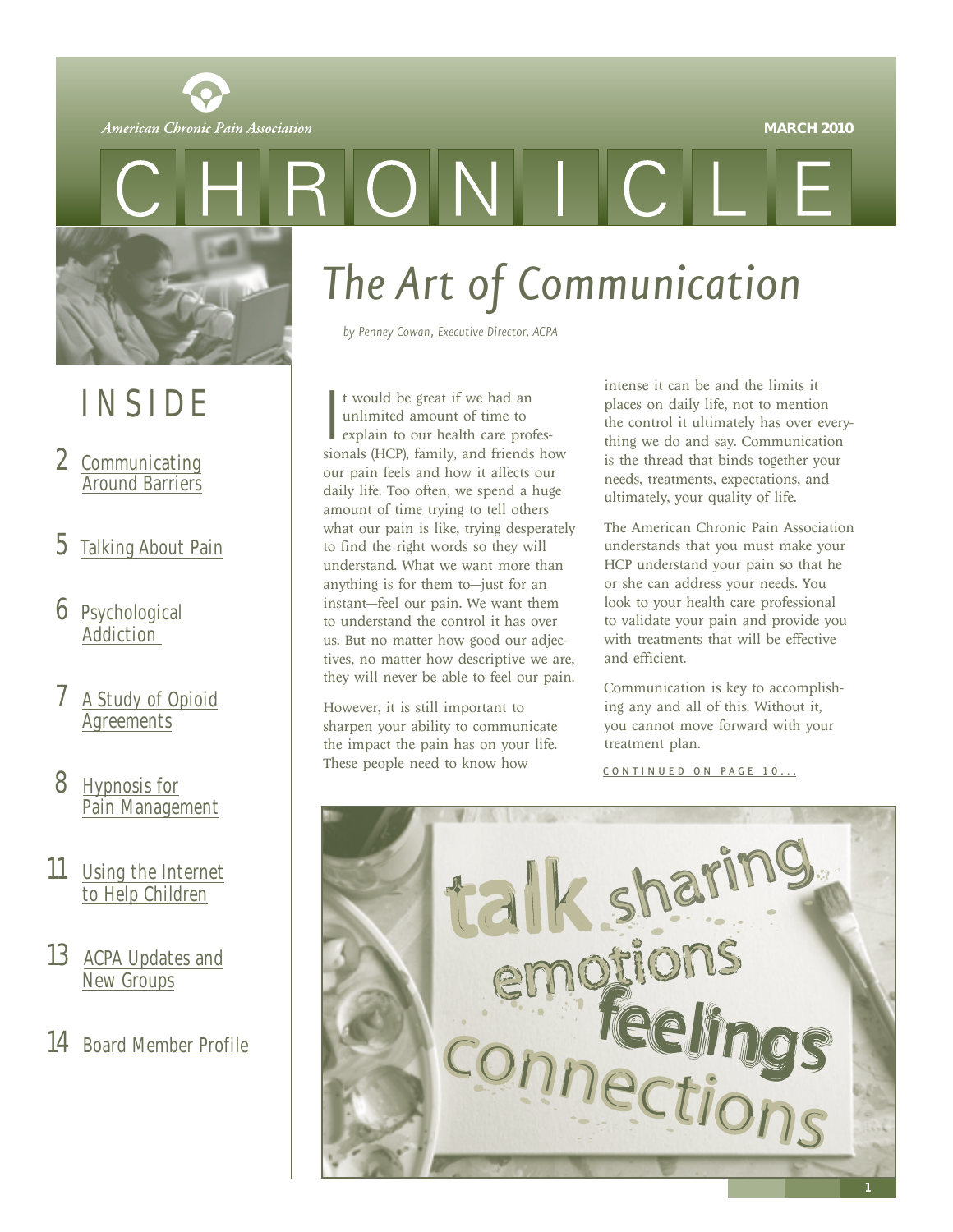# <span id="page-1-0"></span>*Communicating Around Barriers: What We Know, Say, and Do*

*by Erin Kelly*

When you meet someone new,<br>you form an impression of<br>you see and hear—but also influenced you form an impression of that person based on what by your own personal biases. If you make the wrong assumptions about your new friend, it can be hard to accept information that contradicts your preconceived notions.

Living with chronic pain is very difficult for others to understand, and the things we do—and don't do send messages about pain that can be confusing to friends and family. Personal biases and misguided assumptions about pain and disability can also interfere with open and honest communication. Recognizing the communication barriers that affect people with chronic pain can help you communicate better—with friends, strangers, or even your own doctor.

#### *Appearances Can Be Deceiving*

Most people have a mental picture of someone with pain that includes pajamas, unkept hair, and a pinched, painful facial expression. But people with chronic pain don't usually fit that stereotype, which can cause others to doubt that they are hurting.

"Many people put extra effort into dressing and grooming when they go out—partly because it makes them feel better," says ACPA facilitator Deborah Daly. "It's a way to work on the problem from the outside in." And keeping up your appearance can make you feel more normal. "I always used to be well groomed, and well put together," says Catherine Cartwright, an ACPA facilitator from Vallejo, CA.



But looking good can backfire. "People don't realize they're seeing my best," explains Cartwright. "They think I am healthier than I feel." Cartwright counters this perception with the truth: "I tell them the reason I look so good is that I save up to look good." By this, she means that she will pay for the effort used to dress well by taking an extra nap, skipping other chores or activities, or feeling more pain.

Daly learned a surprising lesson about how physical appearance can hurt communication when she started using a motorized scooter to get around. "People communicate with me now completely differently than they did when I was walking," she says. "I get ignored, or they talk to me like I'm a child or mentally retarded," Daly explains. She also gets "shouters," who talk loudly because they think she won't understand. "I tell them, 'My ears are fine!'" Although she finds it amusing, she knows that it's not always a joking matter because people

might not take her seriously. "You have to be careful about getting your point across," Daly says.

Mistaken assumptions cause communication problems for all people, not only those with physical limitations. "I have a friend who is from Japan and speaks with a strong accent," Daly says. "It used to be that when we were out together people would ignore her and speak only to me. Since I started using the scooter, they ignore me and talk to her!"

Another factor that can confuse family and friends about the seriousness of pain is the type of medical treatments you use. "Sometimes people think you don't hurt very badly if you decide not to take strong pain medications or have surgery," Cartwright says. She was offered spinal fusion surgery to alleviate her pain, but decided that the risk was too great since she is African-American and at risk for keloid scarring.

[CONTINUED ON PAGE 3...](#page-2-0) [| TOP |](#page-0-0)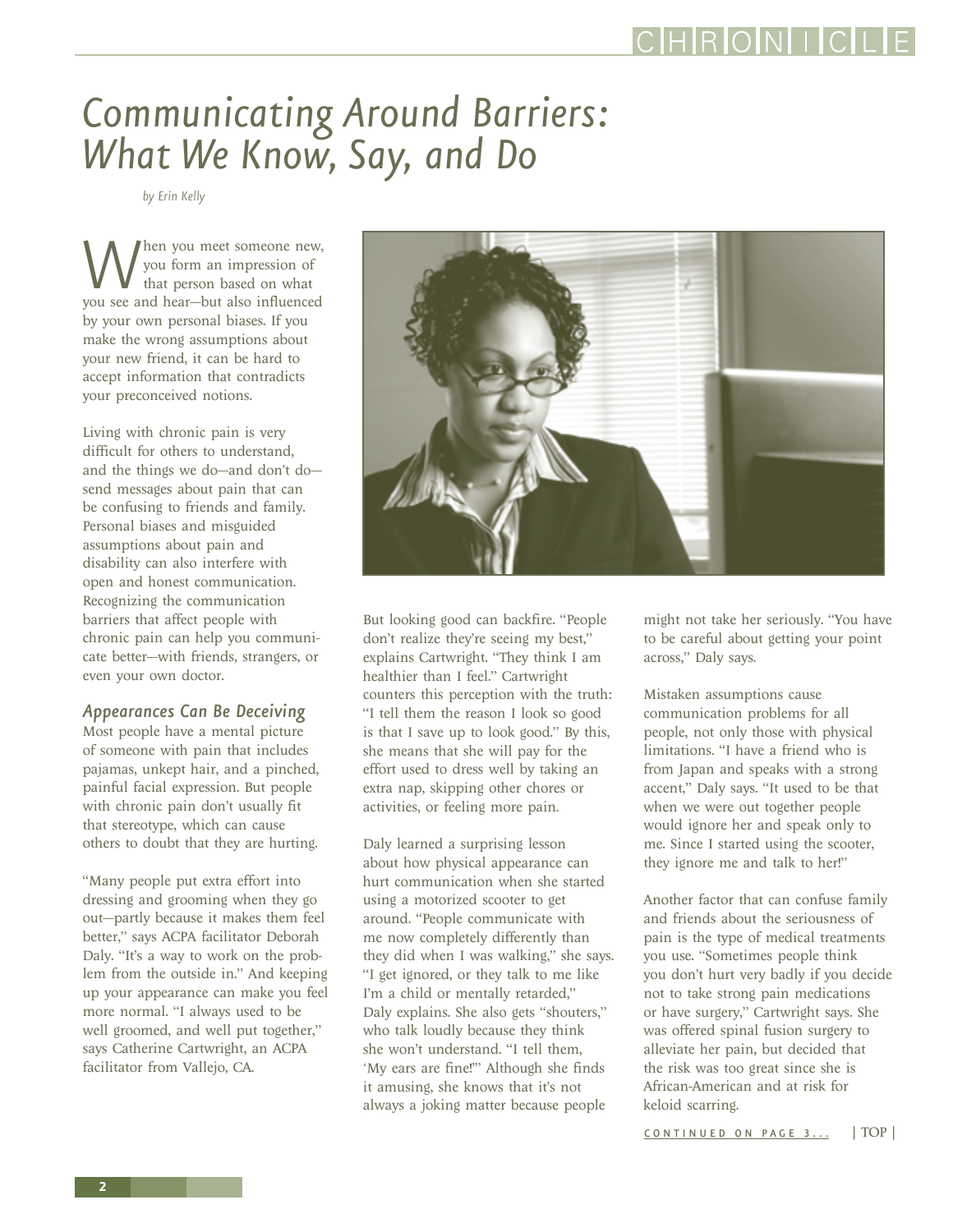## *People think that if you won't try everything, then you must not hurt that bad.*

#### <span id="page-2-0"></span>[CONTINUED FROM PAGE 2...](#page-1-0)

"I'd already had a different procedure that didn't work, and I could not guarantee what I would do if the pain got any worse," Cartwright says. She also watched a friend suffer through several failed surgeries and eventually die from a complication. Although there are plenty of valid reasons to refuse surgery or narcotic pain medications, it's difficult for others to understand if they are not the ones doing the research and making the decision, Cartwright says. "People think that if you won't try everything, then you must not hurt that bad," she explains.

#### *Accepting Doubt and Disbelief*

Because you can't see another person's pain, it can be difficult to believe that it exists. Even spouses and close friends who want to understand what it's like are troubled by doubts.

"Almost everyone has problems with family members because of pain," says Cartwright, who has led ACPA support groups for three years. Her own marriage ended after she became disabled from a back injury. She tells of a young couple who attended her group to learn about the wife's pain: "The husband wanted to help, but he was critical, saying, 'She can't do this, she can't do that.' It was obvious he didn't really understand how she felt." Later, the husband was also injured and became more sympathetic.

Daly, who leads support groups in San Diego, CA, has known a lot of people who feel they don't get the right support from their spouses. "They try to explain over and over again, and it gets very frustrating," Daly says.

"The techniques we learn in the group help us to accept the fact that people don't understand completely," Cartwright says. "We learn not to expect it, and that it doesn't mean that they don't love us." Having a support group of people who really do understand is a relief. "It's wonderful to have people you can really connect with and not have to explain yourself," Cartwright says.

For some families, culture plays a role in how easily they recognize and accept pain as a disability. Although Cartwright only speaks from her own experience, she thinks that African-Americans' history of perseverance through slavery and hard physical labor might make it harder for them to understand a chronic pain diagnosis. "African-American women have always had to keep moving and working regardless of how they felt," Cartwright explains. "If you say you have pain, the response is 'Who doesn't?' I don't think my family really 'gets' what's going on with me."

A few unlucky spouses do get a taste of what living with pain is like. Cheryl Neuenschwander, an ACPA facilitator who recently started support groups in Tracy and Stockton, CA, says her husband has always been good at reading her pain level from her posture and the tone of her voice and automatically takes over the tasks that she is not up to doing.

But she says he really became a strong advocate for her after he was injured at work. "He was down for a month with a back injury," Neuenschwander explains, "and he went through the same things we do—hurt, self-pity, and frustration at not being able to do things."

"On one of his whiny days I told him, 'I really do understand.' He looked at me and said, 'Yes, you do.' He finally

realized what I'd been dealing with for 20 years," Neuenschwander says. After he recovered, Neuenschwander noticed him defending her more readily, even going out of his way to challenge a friend who made a dismissive comment about her pain.

#### *Fighting Stereotypes and Bias*

In addition to the cues people take from your actions, people bring their own biases to relationships. Many situations that can arise as a result of chronic pain carry their own negative stereotypes. People on public assistance are thought to be lazy; people who come to the doctor with pain must be drug-seeking addicts; people with work injuries are probably scamming their insurance companies; and people who have pain with no obvious cause must want attention. If people believe these stereotypes—even a little bit—honest communication is more difficult.

Cartwright had to fight stereotypes about work injuries after she injured her back on the job. She had recently completed her education to be a drug and alcohol counselor and was entering her working prime in a career she loved. "The insurers and doctors seemed to downplay what was wrong with me," Cartwright says. "They always tried to say my symptoms were from something else."

Her strong sense of self-worth and her background in human services helped her advocate for herself despite these prejudices. "I knew what was right," she says. "The year my son graduated from high school, I was working two and a half jobs and taking nine units at school with a 4.0 grade point average. Is that lazy?" she says.

[CONTINUED ON PAGE 4 ...](#page-3-0) [| TOP |](#page-0-0)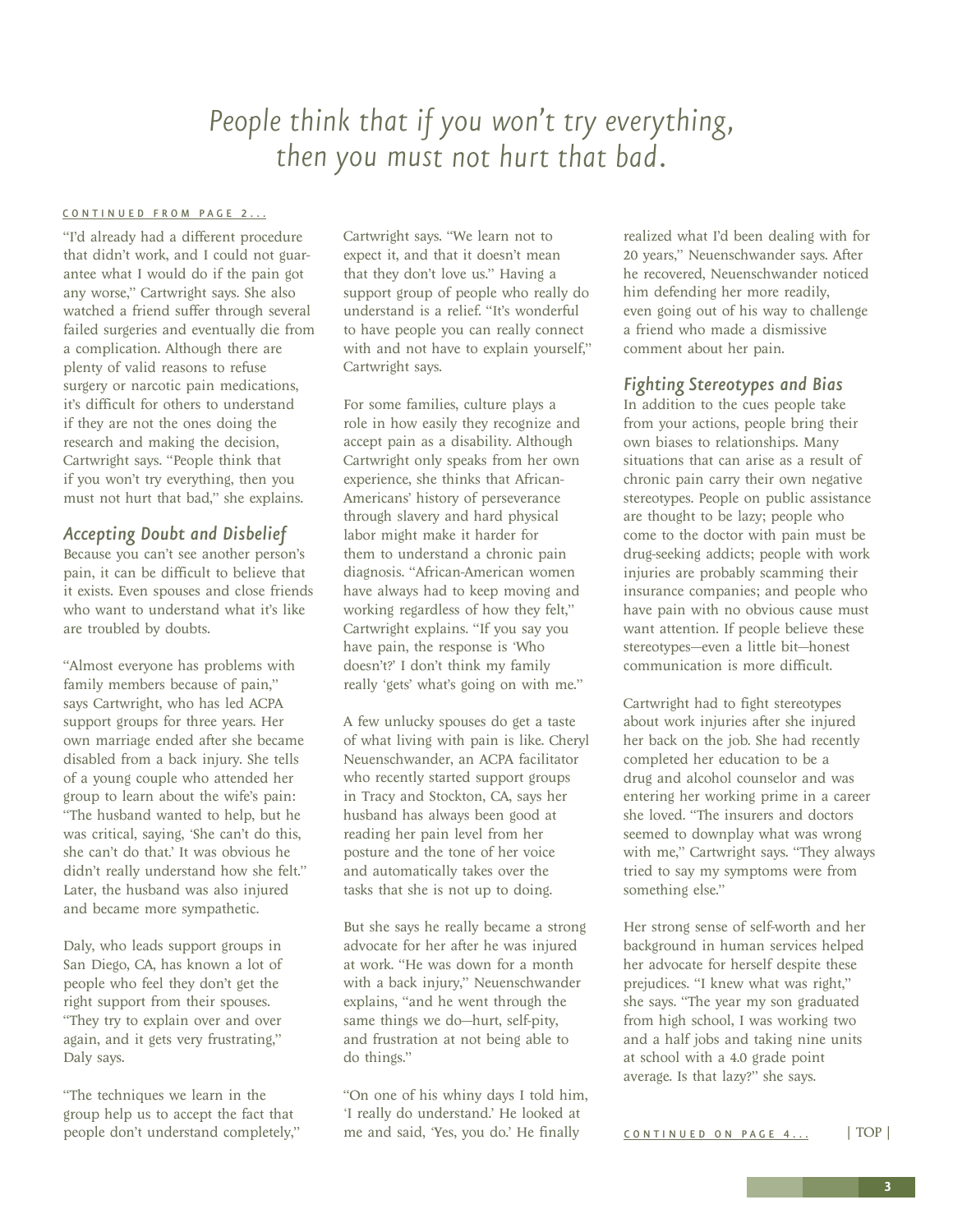## <span id="page-3-0"></span>*Communicating Around Barriers*

[CONTINUED FROM PAGE 3 ...](#page-2-0)

Daly saw an ugly side of prejudice from the medical community when she went to the emergency room with problems from a changed pain medication. "The chart didn't explain the whole situation, it just said I had morphine withdrawal," Daly says. A nurse who treated her assumed she was a drug abuser and that assumption tainted every interaction between them. "The way that nurse treated me was incredibly insulting," Daly says. The doctor, who knew the whole story, was much kinder. "The doctor treated me with respect," Daly says. "When the nurse saw that, she changed her attitude."

A former medical assistant, Daly believes the medical community could improve communication by learning to not bring personal biases about pain to interactions with patients.

"When I interview a new doctor, question number one is always, 'Do you know anything about my condition?'" Daly has reflex sympathetic dystrophy syndrome (RSD), a rare condition unknown to some physicians. "I can tell in a few minutes whether or not a doctor is going to be helpful," she says. "If they're familiar with it, or are willing to learn, they'll be sympathetic and engaging. If not, they tend to shut down. Sometimes doctors act like if they don't know about something, it's not real," Daly explains.

Many chronic pain conditions are controversial diagnoses. "A few years ago, doctors were telling people that fibromyalgia was all in their heads," Daly points out. A physician with doubts about your problem will likely have difficulty taking what you say seriously.

Even the tools that doctors are taught to use sometimes show how traditional medical perspectives are different from

what's important to someone with chronic pain. "The pain chart that doctors give you to rate your level of pain from 1 to 10 just does not work," Cartwright says. "What number means 'lying in bed wanting to die?'" she asks.

The ACPA's *[Quality of Life Scale](http://www.theacpa.org/people/resources.asp)* focuses on how pain changes your life rather than pain intensity. Sharing the *Quality of Life Scale* with your doctor is a good way to help him or her understand your perspective and start to break through biases for better communication about your health.

#### *Using Humor*

Daly believes humor is a great way to "break the ice" when communication is difficult. For example, when she is on her scooter she sometimes meets able-bodied people using an accessible bathroom stall or changing room and they're embarrassed that they made her wait. "I usually make a joke that lets them know I'm fine. I try to put them at ease, and they realize I'm just a normal person," Daly says.

Neuenschwander also relies on humor, especially when dealing with doctors. "You need to ask questions and stick up for yourself with your doctor, but sometimes when doctors are overscheduled and rushing to get through the appointment, they don't really welcome discussion," she points out. "Sometimes joking can trip them up for a moment, and get their attention."

And because nobody likes to be told their methods aren't working, Neuenschwander recommends a positive approach when questioning a treatment. "Ask if there's something you could do differently, like exercise, or acupuncture, or a less invasive treatment," she says. "Usually, they become intrigued. It's refreshing to have someone take an interest in their own health; a lot of people don't want to take that responsibility."

But a sense of humor about the situation doesn't come naturally for everyone. Cartwright admits she's struggled over the years to control her anger about chronic pain. "My life changed 360 degrees after I got injured," she says. "It took me eight and a half years to piece together some kind of life. I had to grieve for my old life before I could push through to the other side."

The resources she found through the ACPA helped her, as did her pastor and her faith in God. She also realized she needed to work on her attitude. "I was angry, but I realized that lashing out at people wasn't going to help. Now I know that I need to channel my energy in a positive direction." Cartwright says the ACPA was part of that positive change, helping her learn better ways to advocate for herself and eventually to start a support group.

One tool that Cartwright uses to control her attitude is the connection between her mind, body, and spirit. "Your mind and spirit, or soul, are as much a part of you as your physical body," she says. When one part is weak, the other parts can help compensate. "If your body is hurting, you need to call on the spiritual and mental parts to elevate the physical part," says Cartwright. "There are days when I need to be out, even if physically I don't want to do a thing, because I need to feed my spirit."

Communicating with another human being is one of the hardest—and most important—tasks we undertake. Recognizing the cues you send and understanding the biases that others might bring can help you become an expert at expressing yourself to your family, friends, and colleagues.

## CHRONICI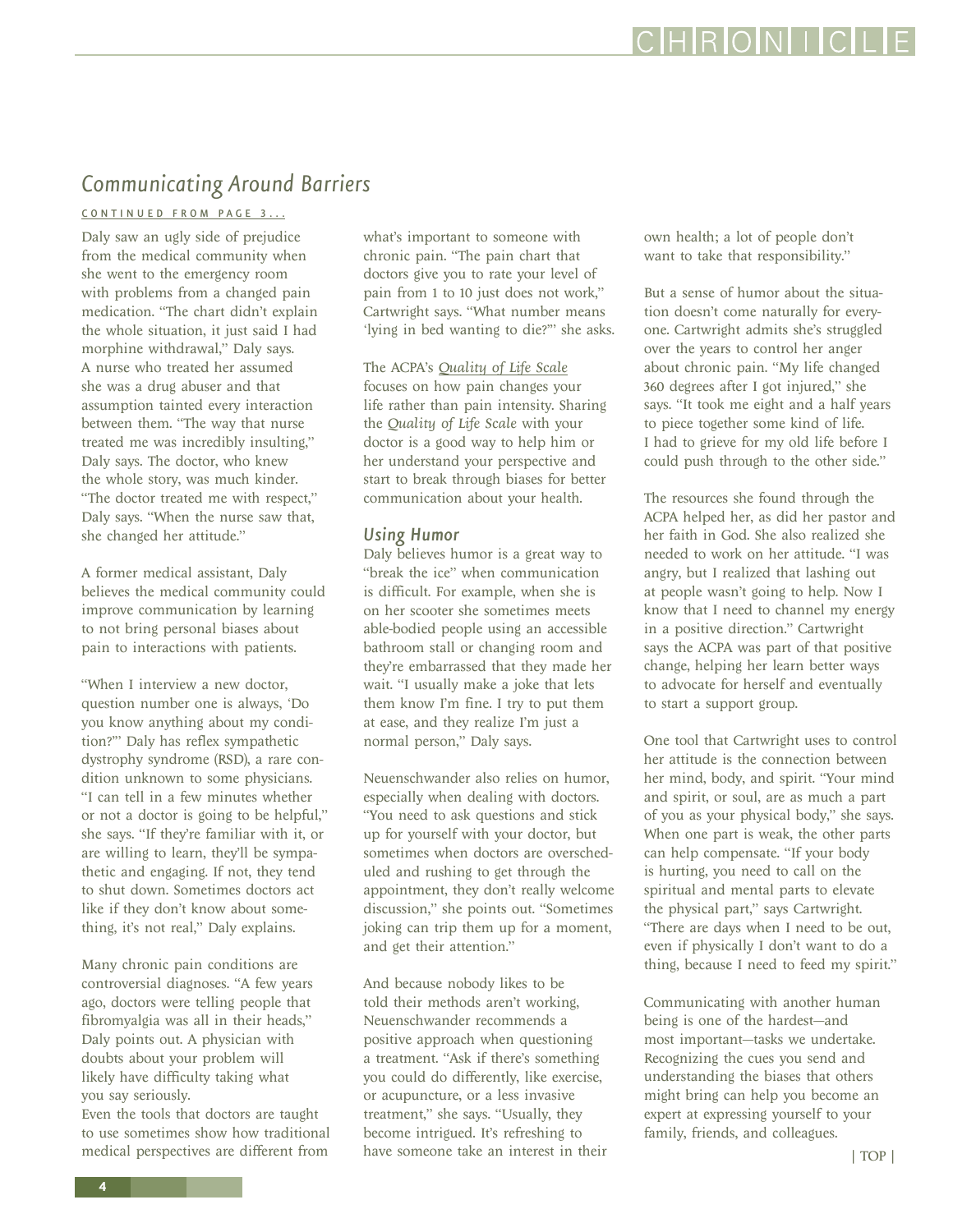RONI

# <span id="page-4-0"></span>*Talking About Pain*

ecently, ACPA expanded its range of tools that help people with pain and healthcare professionals communicate. These tools use pictures and graphics to overcome language and literacy barriers.

Three logs help you track, understand, and assess your pain.

- ❋ *[Living Better with Pain Log](http://www.theacpa.org/people/resources.asp)*: to track pain triggers and progress in managing pain.
- ❋ *[The Fibro Log](http://www.theacpa.org/fibromyalgia.asp)*: to track how Fibromyalgia pain is affected by everyday activities, feelings, and circumstances
- ❋ *[Quality of Life Function Scale](http://www.theacpa.org/people/resources.asp)*: to supplement typical pain assessment scales

Two tools help you understand instructions from healthcare providers.

- ❋ [CARE Card](http://www.theacpa.org/people/resources.asp): for communicating prescription instructions
- ❋ [Follow-up Sheet](http://www.theacpa.org/people/resources.asp): for communicating instructions about tests, restrictions, diet, appointments, and treatments following a provider visit.

These are all available on our ACPA Web site,<www.theacpa.org>.

### *A Quick Scan Reveals Progress*

You can use these tools to help you observe and track when and where your pain is better and worse and how it affects your daily life. This will give you a record that you can share with your doctor.

These same tools can help you share the facts of your condition with family without feeling like you are whining.

The logs are easy to complete with just a circle or check mark and can be scanned quickly.

### *Preparing for a Doctor's Visit*

When we go to the doctor we sometimes have the expectation that this visit will be the one to take away the pain. A more helpful mindset is deciding what you realistically want to come away with—i.e., better pain management skills, more focus, fewer side effects from medication, or less fatigue.

Along with bringing the completed logs, make a list that includes:

- ❋ New symptoms and reoccurring symptoms,
- ❋ The mediations you take, including over-the-counter meds and supplements,
- ❋ Methods of relief tried, such as heat, massage, or exercise, and what the results were, and
- ❋ Changes in your daily level of functioning, mood, appetite, or sleep.

When visiting your healthcare provider: ❋ Become part of the treatment team,

- ❋ Take an active role in the recovery process,
- ❋ Work together to find ways to best manage your pain,
- ❋ Bring someone with you to help remember what is said.
- ❋ Stick to the point and avoid repeating information the doctor has already heard.

Your goal is to reduce your sense of suffering and get back to doing the things that matter most.

#### *Communicating with the Family*

When pain is not properly managed, it may make you feel hopeless, depressed, angry, and/or confused. When you hold in negative emotions, you carry around an extra burden, causing tension and stress that actually increases your pain and depletes your energy.

When pain forces you to change in your role within the household, you may feel guilty; you can no longer provide for your loved ones or handle daily chores. People with pain often feel they have no control over their lives.

Your spouse and other family members are experiencing these same feelings. They are also struggling with confusion, guilt, and sadness—they just don't feel the pain. By acknowledging that you all share the emotional impact of chronic pain, you can work together to bring these negative feelings out in the open.

### *Sharing Your Feelings with Friends*

When you have learned how to manage your pain and established yourself as a healthy person, you want to continue to project this image. On a bad day, you may not want to fall back into the role of a patient by saying, "I'm not feeling well today." But if you say nothing, your distant attitude and lack of enthusiasm may be interpreted by your friends as a personal rejection.

You need to devise a means to cope with painful days and communicate with others that you are glad to be with them, but are just having a bad day physically.

Though you are managing your pain and others may see you as well, there are times when you will not be able to do certain tasks. Remember, asking for help is one of your basic rights.

**Adapted from Chapter 12 of From Patient to Person: First Steps handbook (Chapter 12) and Staying Well: Advanced Pain Management for ACPA Members. For more, read "Improving Communications with your Health Care Provider," [Fall 2007](http://www.theacpa.org/documents/chronicle_WEB_winter07.pdf) Chronicle, page 6.**

**5**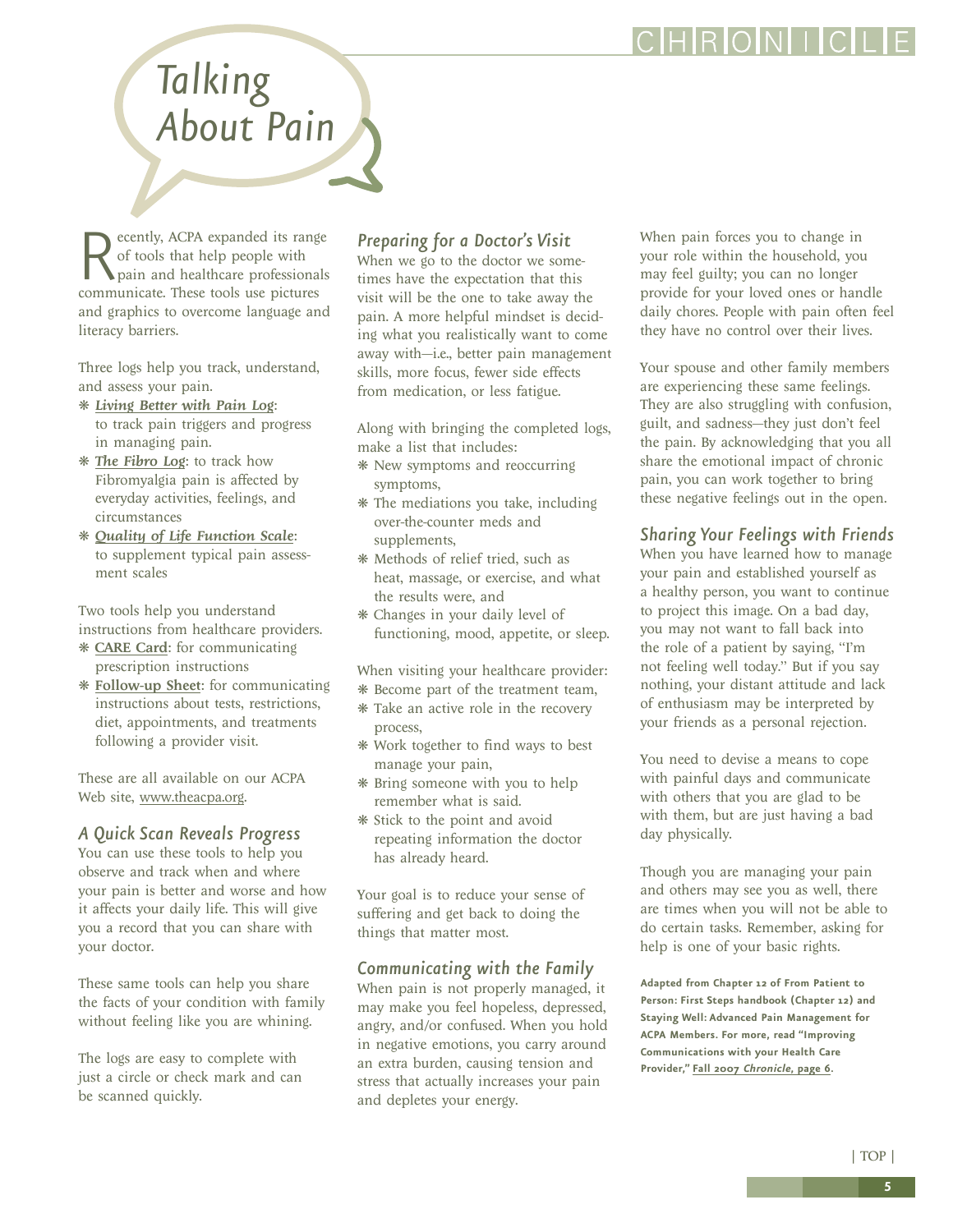# <span id="page-5-0"></span>*Psychological Addiction with Opioid Use*

*by Sarah McDowell and Grant Kuns*

pioids are a class of prescription drugs commonly used for their analgesic, or pain relieving effects.<br>Some common names of prescription opioids include:<br>morphine, oxycodone, hydrocodone, and methadone. Opioids used for their analgesic, or pain relieving effects. Some common names of prescription opioids include: act on the brain and the body by attaching to specific proteins called opioid receptors. These receptors can be found in the brain, GI tract, and spinal cord. When the receptors are occupied by these medications the perception of pain is blocked and pain tolerance is increased. This is why they are an effective, short-term medical solution for severe pain, such as that experienced after surgery.

Opioids are also advantageous for treatment of various types of chronic pain because there is not an upper limit to dosing. Pain relief is possible as long as side effects are tolerated and adverse events do not occur. Common side effects can include nausea, constipation, sedation, and respiratory depression.

Because of the positive effects people experience when they take opioids, they can sometimes abuse these medications. Opioid drugs can induce euphoria, a sense of happiness and well-being, by affecting the brain regions that process what we feel as pleasure. This feeling is often intensified for those who abuse opioids and administer them by non-recommended routes.

### *Beneficial Medication or Dangerous Drug?*

Psychological addiction does not occur in everyone who takes an opioid. If used correctly, opioids are excellent medications for moderate to severe pain. Problems with serious side effects are infrequent. However, some people develop psychological addiction and/or begin to use these medications incorrectly. When this occurs, the risk for harm outweighs the potential benefits of opioids, and the patient's previously effective medication turns into a potentially dangerous drug.

Psychological addiction or incorrect use of opioids can lead to many serious consequences including respiratory depression and death. The Center for Disease Control and Prevention (CDC) recently reported that the death rate for opioid overdoses in the United States climbed from 4,000 deaths in 1999 to over 13,000 in 2006. That is more than a 300 percent increase in just seven years!

According to the American Pain Society, addiction is a primary, chronic, neurobiologic disease, with genetic, psychosocial, and environmental factors influencing its development and manifestations. It is characterized by behaviors that include:

- ❋ Impaired control over drug use
- ❋ Compulsive use
- ❋ Continued use despite harm and/or
- ❋ Cravings

Addiction is what happens when a drug stops being a means to an end, and becomes an end in itself. When taking the drug becomes more important than controlling the pain, that's addiction.



Addiction reveals itself as a set of behaviors that are the signature signs. These include loss of control over drug use, compulsive use, continued use despite harmful effects and cravings that are so powerful that the user is willing to take dangerous actions, risk jobs and relationships, or even commit crimes in order to acquire and use the drug.

If you, or someone you know, are addicted to opioids, it is never too late to seek help. There are many support groups and Web sites for helping individuals fight their addictive habits. For more information about addiction or how to join these support groups, you can call or visit:

- ❋ <www.recoveryconnection.org> (1-800-993-3869)
- ❋ <www.projectknow.com> (1-866-531-8636)
- ❋ <www.prescriptiondrugaddiction.com>
- ❋ <www.nida.nih.gov/Researchreports/Prescription/>

**Note: The authors are Pharm D Candidates, Duquesne University, Pittsburgh, PA. Student articles have been reviewed by their professors for accuracy.** [| TOP |](#page-0-0)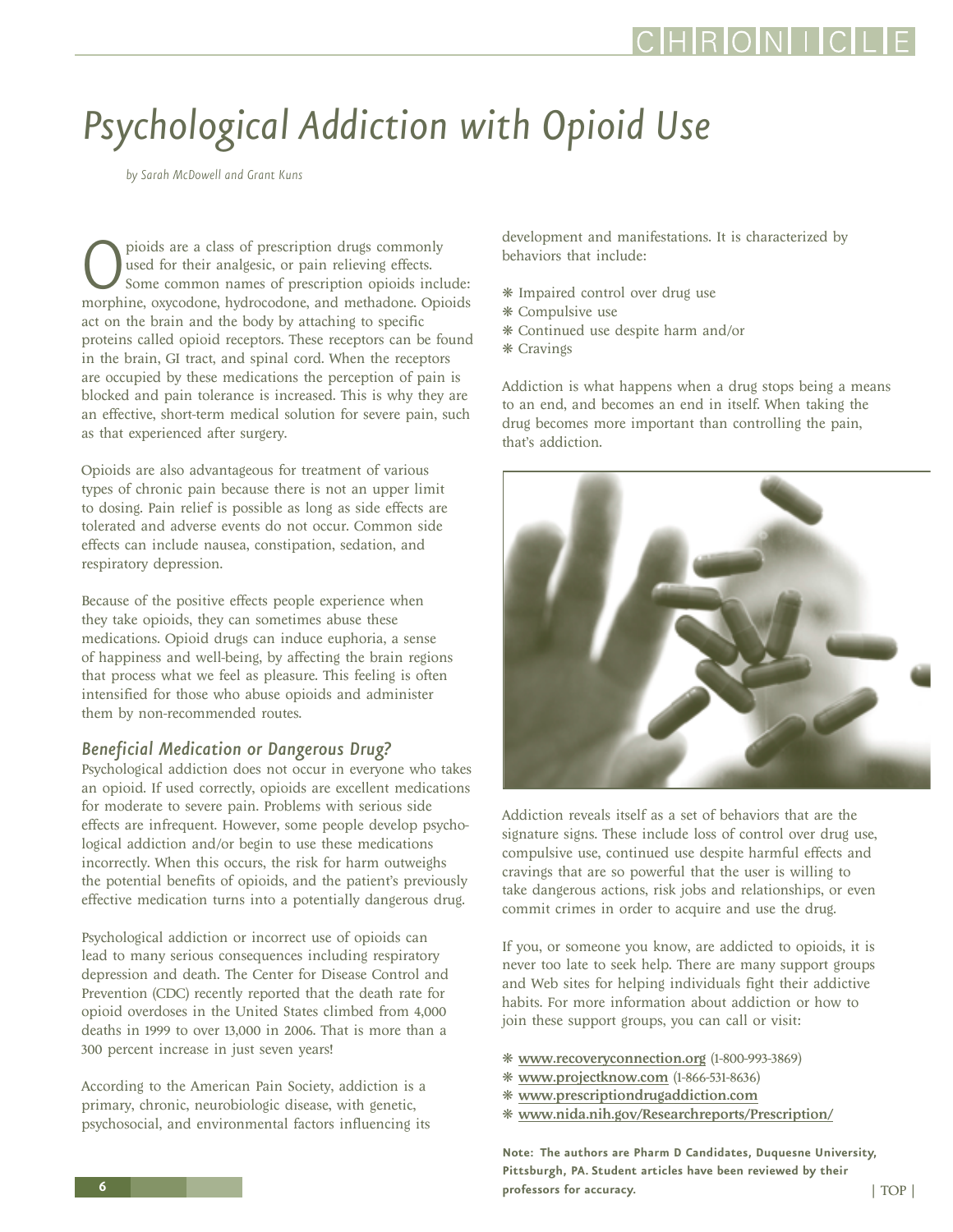# <span id="page-6-0"></span>*Study Reviews Controlled Substance Management (Opioid) Agreements*

Controlled substance management agreements<br>
(also known as CSAs, contracts, or opioid agents<br>
are widely used by pain specialist physicians<br>
Mark R. Collen recently surveyed and analyzed 41 ontrolled substance management agreements (also known as CSAs, contracts, or opioid agreements) are widely used by pain specialist physicians. controlled substance medication management agreements available on the Internet from physicians in private practice. The results were published in the *Journal of Pain & Palliative Care Pharmacotherapy*, Vol. 23(4), 2009 (<www.informahealthcare.com/ppc>).

"I chose to do the survey analysis because one had not been done in ten years and agreements from private practice physicians were never analyzed. It was important to add to the literature and see what clinicians from across the U.S. were using in their practices," said Collen, creator and coordinator of the Pain Exhibit [\(www.painexhibit.com](www.painexhibit.com)). He discovered the online agreements while doing research for another article published in the *Journal of Law, Medicine & Ethics*, called "Opioid contracts and random drug testing for people with chronic pain—think twice." Collen describes a CSA as a written agreement between doctor and a person taking opioids or other controlled substances as part of treatment. It explains directives that the person with pain must comply with under this doctor's care. "Although the intent of a CSA is to improve care, their efficacy remains unproven," he states.

Collen analyzed these 41 qualified agreements—the shortest was 425 words while the longest was 3331 words (between one and eight pages). His analysis looked at the contracts' content; practice-specific information, such as refill protocol and treatment goals; educational statements such as adverse effects and drug interactions; directive/instructive statements such as prohibiting alcohol while taking medication; and violation emphasis, which explains rule violations and their consequences.

The top two refill protocol/rules were in 98% of agreements: "Use only one doctor for prescribing controlled substances" and "No early refills." The next most common rules restricted people to one pharmacy and required them to keep their appointments. In addition, 93% of agreements required people with pain to submit to random drug screens and the same percentage allowed the doctor to communicate about the person with outsiders such as insurance firms, law enforcement, other health care providers, and family members.



# *Read and understand all contracts before signing anything.*

A focus on "abusing/misusing licit/illicit drugs" was in 90% of CSAs. The top violation cited was "failure or refusal of random drug screen" (56%).

It is important that people with pain have a clear understanding of what these agreements with physicians are and what they mean for their treatment. If you feel compelled to sign them and don't read them carefully, you may be surprised when you unwittingly violate the terms of your agreement and are dismissed from the care of your provider. (For more about CSAs, read "The Legal Side of Pain," ACPA *Chronicle*, Spring 2007, page 5.)

**Mark R. Collen, BS, is the Creator and Coordinator of the Pain Exhibit [\(www.painexhibit.com\)](www.painexhibit.com). Address correspondence to Mark Collen, PAIN Exhibit, 9008 El Cajon Way, Suite 4, Sacramento, CA 95826, USA [\(mark@painexhibit.com](mailto:mark@painexhibit.com)).** 

[| TOP |](#page-0-0)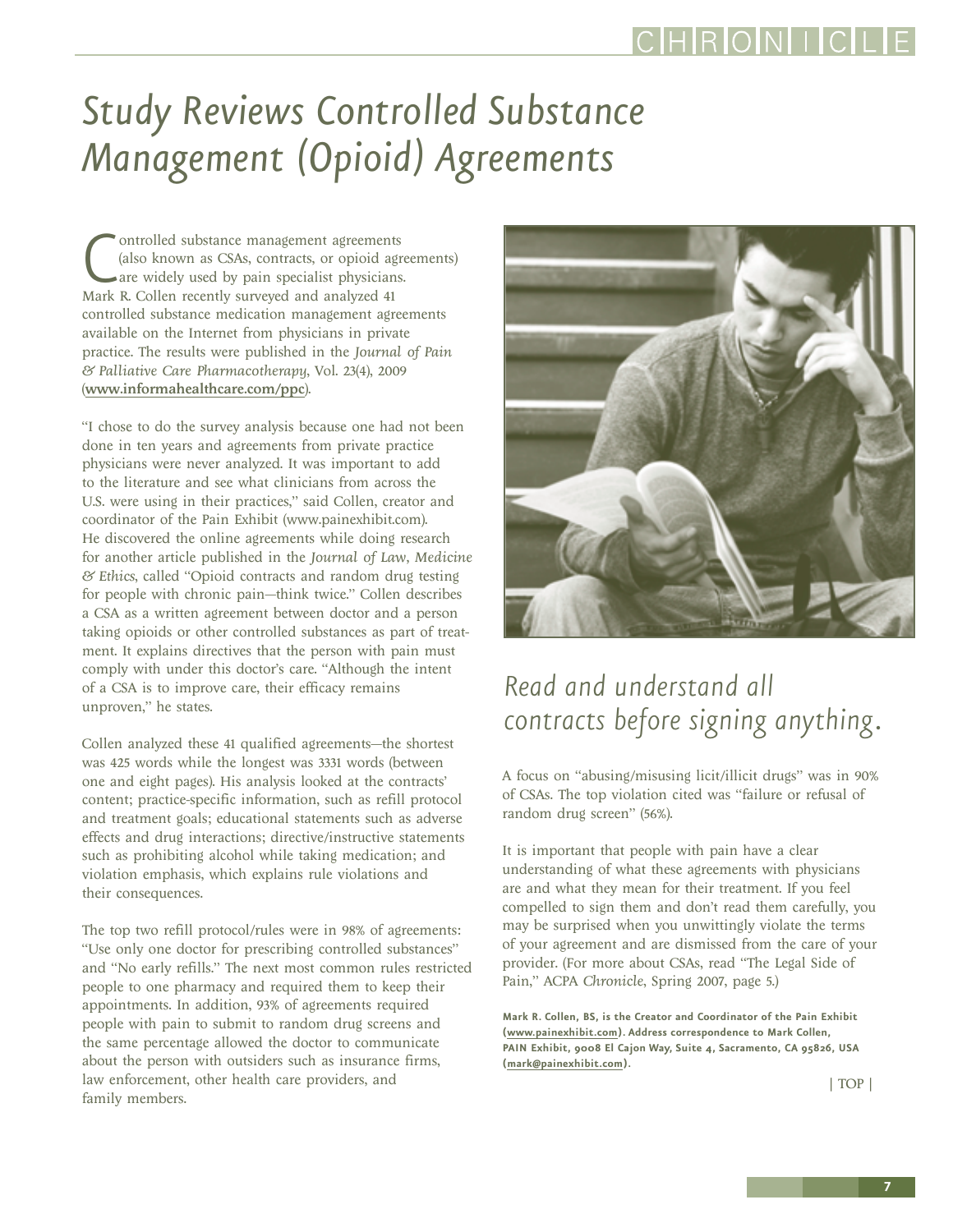# <span id="page-7-0"></span>*Hypnosis for Chronic Pain Management: New Evidence for an Old Treatment*

*by Mark P. Jensen, Ph.D.*

Although it is possible to find descriptions of people using<br>hypnosis and hypnotic-like phenomenon to treat medical<br>temples" of ancient Egypt and the "sleep temples" of ancient hypnosis and hypnotic-like phenomenon to treat medical conditions throughout history (including the "dream Greece), most authors agree that the origins of the modern scientific examination of medical hypnosis began with Anton Mesmer (1734-1815).

Mesmer was a physician practicing in Paris in the late 1700s. He believed that bodily tissues held magnetic energy, and that this energy could be directed, using magnets, to ease symptoms and heal disease. He also believed that some people inherently had more magnetic energy (animal magnetism) than others, and could be very effective healers if they focused and directed this energy. His treatment involved having patients sit around a baquet (a tub filled with water and iron fillings) and hold on to iron rods through which healing magnetic energy, guided by him, was flowed through the patient. When treated in this way, his patients would go into convulsions and then be taken to a recovery room. As they recovered from the experience, many reported being "cured" of their disease or symptoms.

Mesmer's treatments were so effective and he became so popular that he soon attracted the attention of the authorities. King Louis XVI appointed a commission (which included Benjamin Franklin who was living in Paris at the time) to investigate Mesmer's practice and theory of animal magnetism. The commission determined, through careful experimentation, that the theory was incorrect. Mesmer's profound results, they concluded, were "only" due to the engagement of the imagination of his patients. As a result of their report, Mesmer was discredited, and subsequently left Paris in disgrace.

Though the commission acknowledged that engaging a person's imagination could effectively reduce his or her symptoms and that this effect should be examined further, the discredited theory and Mesmer's disgrace made many in the mainstream hesitant to use or study mesmerism. Interest in mesmerism therefore declined substantially over the next few decades.

There was an increase in the popularity of mesmerism in the mid-1800s when it was shown to be an effective anesthetic for surgery by an English surgeon working in Calcutta, India. However, both ether and chloroform were discovered soon after this and found to be so effective that interest in mesmerism as a surgical anesthetic died out. Mesmerism came to be called hypnosis (a term first coined by an English physician in the 1840s) to separate it from the negative history associated with mesmerism.

#### *How the Brain Experiences Pain*

Currently, interest in hypnosis for pain management is again on the rise. This increased interest is likely due to three converging factors.

First, with the technological advances in our ability to understand brain activity, we now know much more about the importance of the brain in our experience of pain. We now know, for example, that there is no "pain center" in the brain, but that people hurt when multiple areas of the brain are active; these areas together are sometimes referred to as the pain matrix. Also, although input from outside of the brain can and often does play a role in our experience of pain, it is the activity in the brain that is most closely linked to our experience of pain. All pain is in our heads; when activity in the pain matrix changes, our experience of pain changes.

Second, scientists can now observe the direct effects of hypnosis on brain activity, which affects all of those areas and structures of the pain matrix. This includes the thalamus, a structure which can be viewed as a sort of relay or central station. About 90 percent of the information from outside of the brain passes through the thalamus to get into the brain.

The pain matrix also includes the sensory cortex—the area of the brain that is active when we feel sensations. A third area of the brain involved in our experience of pain is the anterior cingulate cortex, which evidence indicates is involved with processing information about how pain makes us feel. This area is more active when we are very upset or distressed about pain and sensations. The insula is an area of the brain that becomes active when something is perceived to be wrong about our body—when we need food and become hungry, are short of oxygen and need to take a breath, or when we perceive physical damage and feel the need to protect ourselves. This area also becomes active when the body is stimulated and we feel pain.

### *Giving Meaning to Sensations*

Finally, the prefrontal cortex is the area of the brain that is likely involved in the meaning we give to our sensations and experiences. Are they safe? Dangerous? Is it a passing sensation that has little meaning to our future and overall well-being or is it a sensation that means something is drastically wrong?

These areas of the brain can also influence each other. So when we think that pain may indicate something is broken or breaking (activity in the prefrontal cortex), the pain can increase in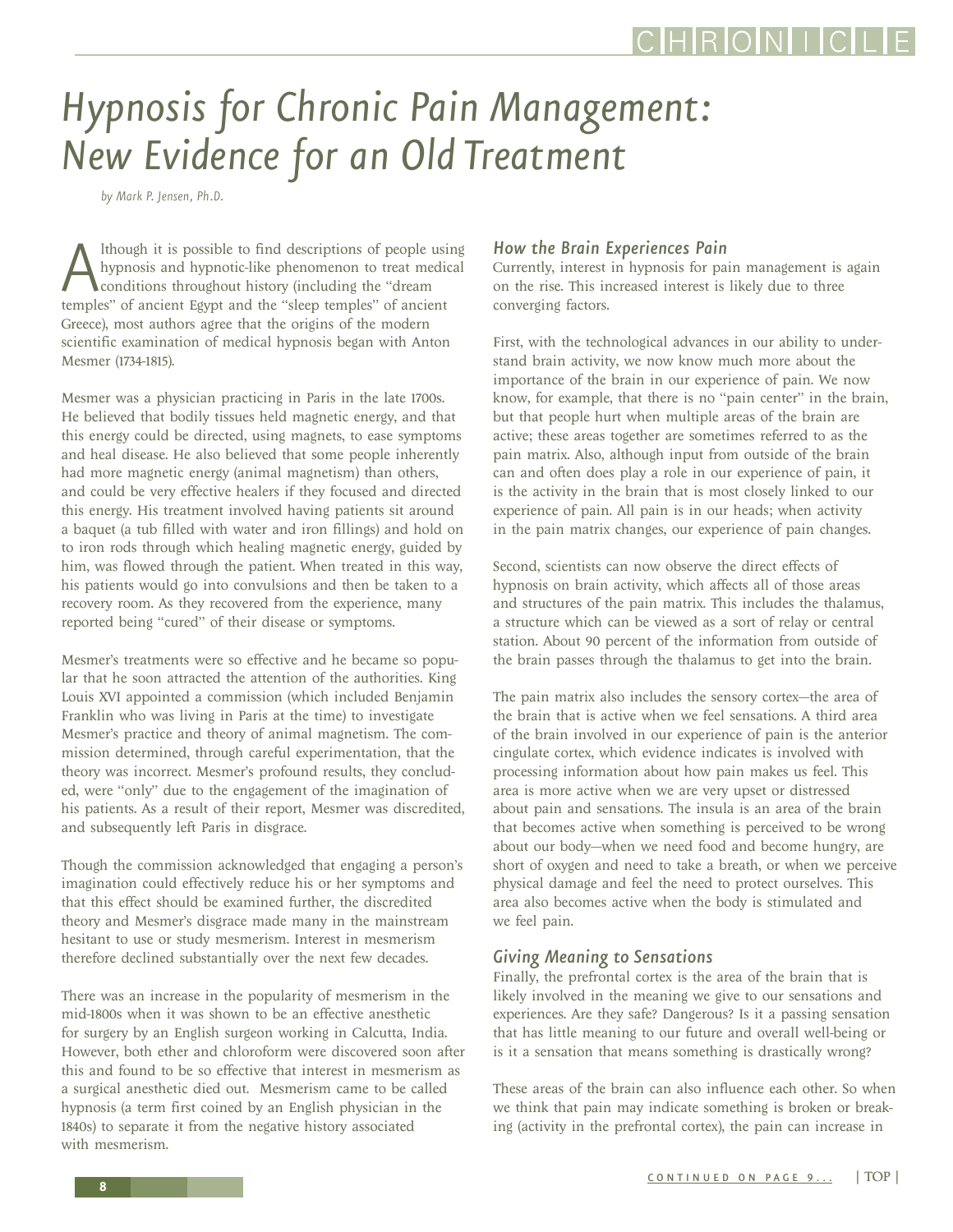<span id="page-8-0"></span>

Multiple areas of the brain are involved in experiencing pain, including the

- sensory cortex,
	- anterior cingulate cortex, •insula,
- •thalamus, and
- prefrontal cortex.

#### [CONTINUED FROM PAGE 8...](#page-7-0)

intensity (activity in the sensory cortex) or can worry us more (activity in the anterior cingulate cortex). This new understanding about the brain does not mean that pain is "made up" or not real, but it does explain how the same level of stimulation can be felt differently by different people. Importantly, it also can explain why something like hypnosis, which affects the brain, can also have profound effects on our experience of pain.

The third factor that has led to an increased interest in hypnosis for pain management is that controlled clinical trials show that hypnosis is consistently more effective than no treatment ("standard care"), and is either "more effective" or "as effective" as other effective pain treatments. Thus, hypnosis has been proven to be something more than just a placebo.

#### *Suggestions to Feel Differently*

Hypnosis is not that complicated. Simply stated, it can be defined as an "induction" followed by a suggestion (or set of suggestions). The induction usually consists of an invitation to focus one's attention on the therapists' voice, a point of light, or a mark on a wall. This focused awareness or attention has been shown to make people more receptive to suggestions to change their experience. An induction can take several seconds or up to 10 minutes or longer, depending upon the clinician's usual practice and the hypnotic subject's response. When used to treat chronic pain, this induction is then followed by suggestions for the client to feel pain sensations differently, to be less bothered by the sensations, to think differently about pain, to be better able to ignore pain, or some combination of these and other suggestions.

A hypnotic treatment session can end with suggestions that any benefit or relief obtained during the session will last beyond the session—and in many people it does, sometimes for hours or days. It is also suggested that the client will be able to enter this state of comfort easily in the future and that when he or she does so, the relief and comfort will again last for a period of time.

In our studies, we have made a number of observations about this approach that might interest the readers of the *Chronicle*. First, the response to the treatment is variable. Some people report that they got no benefit from treatment, although this is very rare. Some people report that they have a profound and life-changing response to treatment—perhaps the pain has largely disappeared, or has become so insignificant that it might as well have disappeared. This response is also rare. Most report some benefit—not a "cure"—but reductions in their daily pain.

Many of the participants in our hypnosis studies also report "side effects" of the hypnosis treatment, including an increase in the quality of their sleep and an overall increase in their sense of relaxation and well-being.

If you are interested in exploring whether and how you might benefit from learning self-hypnosis strategies, it is important to choose the therapist you work with very carefully. There is no state license required to practice "hypnotherapy," so anyone can advertise and recruit potential clients.

[CONTINUED ON PAGE 10 ...](#page-9-0)

[| TOP |](#page-0-0)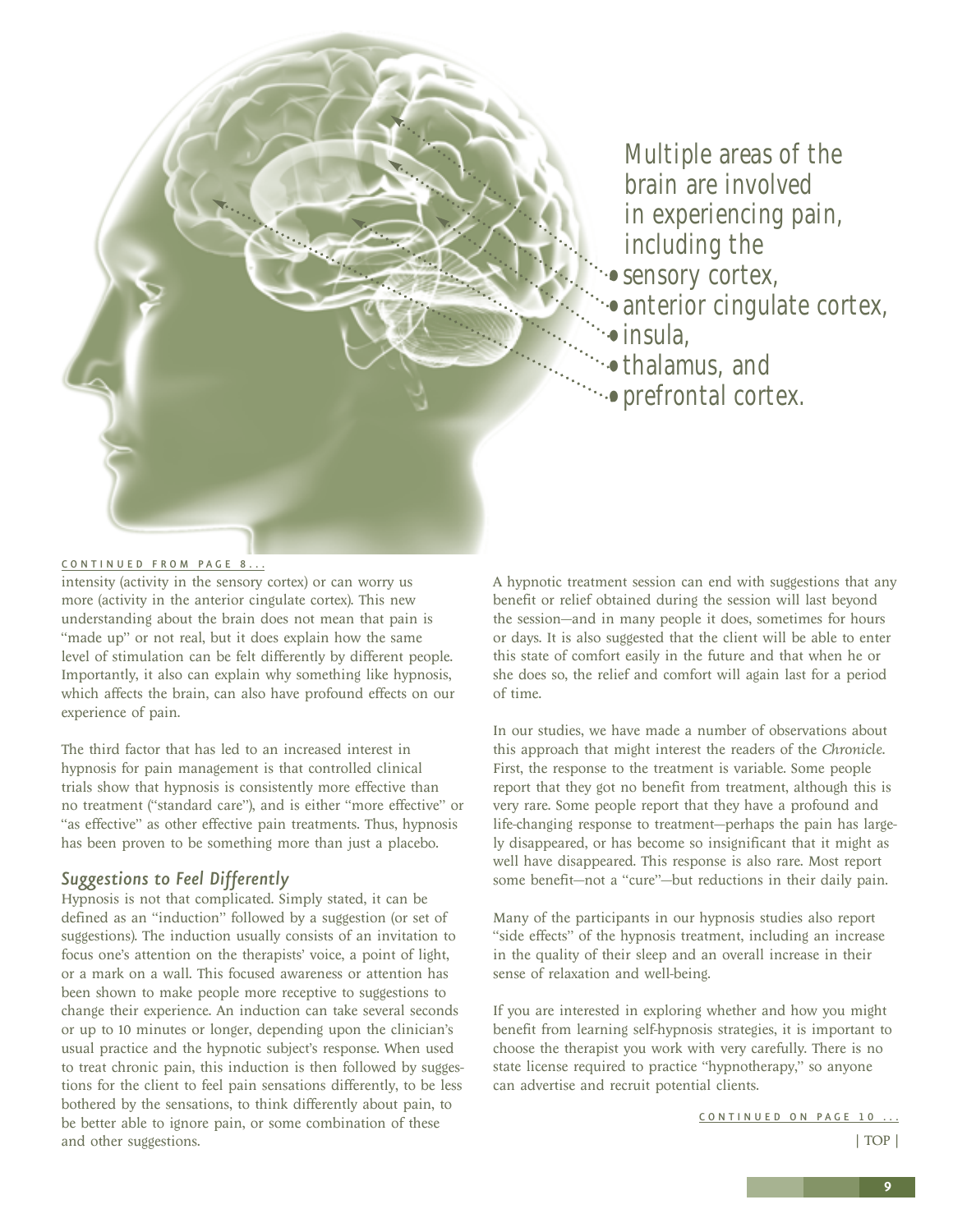**10**

### <span id="page-9-0"></span>CONTINUED FROM PAGE 9...

#### *Part of a Comprehensive Pain Program*

Many professionals with knowledge about hypnosis know that "hypnosis" should rarely be offered by itself. It should be offered as a part of a complete pain treatment program, that might (for individuals treated by licensed clinical psychologists) also include cognitive behavioral therapy. Or it might be offered as part of biomedical treatment program (for individuals treated by a licensed physician) that involves the management of appropriate medications and a supervised physical therapy program. Anyone offering hypnosis should have appropriate training in this approach and also have an advanced degree (for example, a Ph.D. or M.D.) and be able to offer other appropriate treatments in addition to hypnosis.

Although there is no license required to practice hypnosis, there are four reputable organizations in the U.S. whose members are vetted to have adequate credentials and training for using hypnosis in their clinical practice:

- ❋ The Society for Clinical and Experimental Hypnosis (<www.sceh.us>)
- ❋ The American Association of Clinical Hypnosis (<www.asch.net>)
- ❋ The Milton Erickson Foundation (<www.erickson-foundation.org>)
- ❋ Division 30 of the American Psychological Association (<www.apa.org/divisions/div30/homepage.html>)

These organizations have combined efforts to create a single Web site for individuals seeking referrals for hypnosis treatment at <www.societiesofhypnosis.com>.

Hypnosis is not magic; it is an approach that has been demonstrated to be effective for chronic pain management and its effects can be seen on measures of activity in the brain areas involved in the experience of pain. Although not everyone benefits from training in the use of self-hypnosis for chronic pain management, many do. It might be something for individuals who want another tool to better manage their pain to consider.

**Mark P. Jensen, Ph.D., is a Professor and Vice Chair for Research in the Department of Rehabilitation Medicine, University of Washington School of Medicine. His research program focuses on the development and evaluation of effective psychological treatments for chronic pain.**

### *The Art of Communication*

CONTINUED FROM PAGE 1...

#### *You are on the Team*

You need to work directly with your HCP in the same way a football team plays. Your primary care physician is your coach, guiding you forward through the obstacles. There are other HCPs playing special teams, but you are the quarterback. You are involved in every play. If you do not understand what the coach is telling you, it is impossible for you and your team to reach the goal line. Everyone has to work together to achieve optimal pain management and communication is essential for this well-organized team approach to work.

Unfortunately, we usually have a limited of time to talk with our "coach" and other HCPs, so you need to make every moment count. For that reason, the ACPA has developed a set of communication tools for people with pain.

### *Use the Pain Logs*

We identified some of the common issues that a person with pain faces and developed simple graphical images to aid in discussions. The *Pain Log* and *Quality of Life* sheet use pictures to help you explain to the doctor how your pain feels and the impact it has on your daily life. The Follow-Up sheet will provide a simple overview of what was discussed, recommend, and prescribed for you during your doctor's visit. We also have the Care Card to help you understand how to take medications. Those of you with fibromyalgia can use the Fibro-Log to explain to your HCP what happens in your daily life and reveal the connections between different activities you do and your pain level. All these tools are further described on [page 5](#page-4-0) and can be downloaded from the ACPA Web site. (<www.theacpa.org/people/resources.asp>)

You can read more about ways to improve your interactions between HCPs, family, and friends throughout this issue. Good luck and keep those lines of communications open.

[| TOP |](#page-0-0)

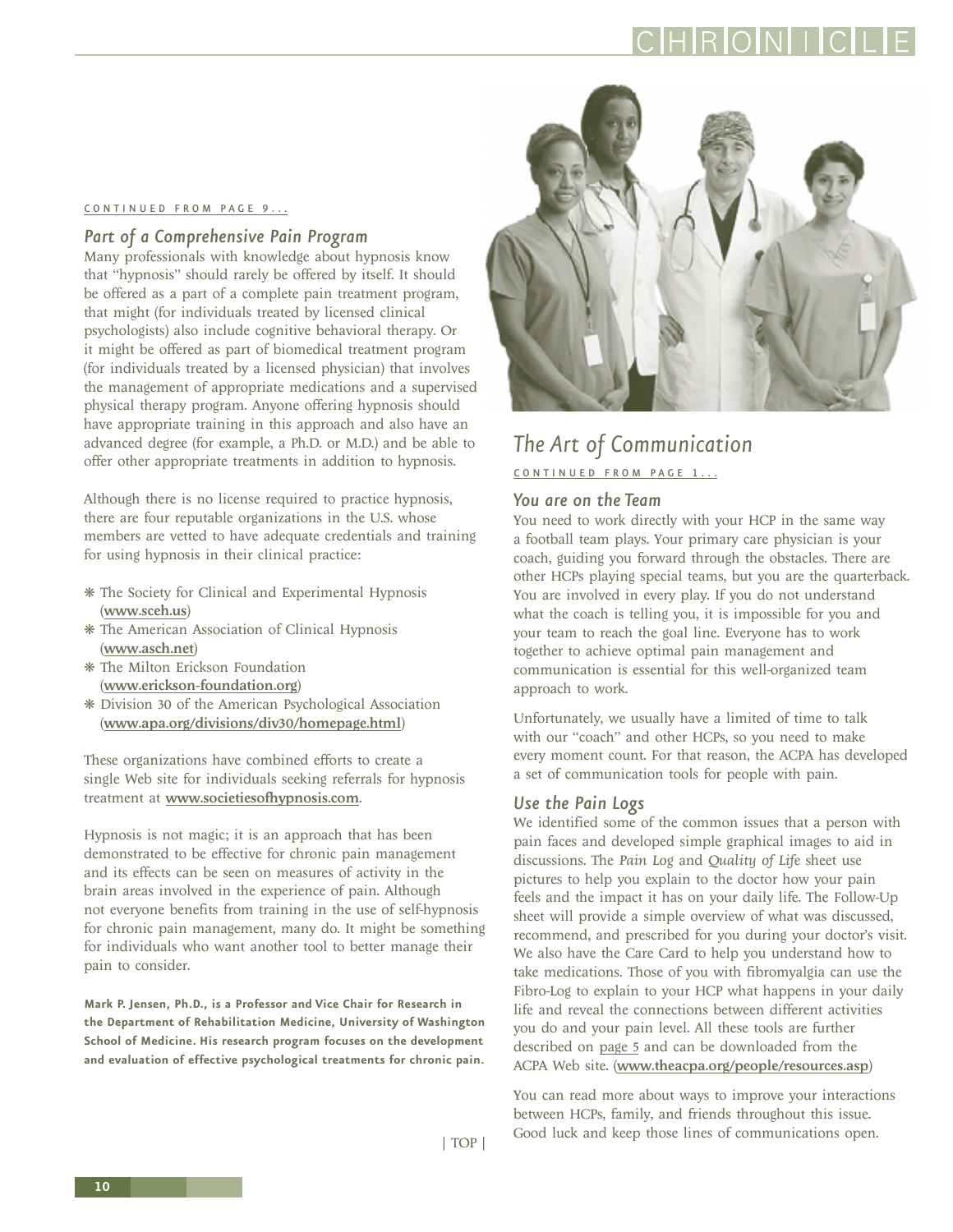# <span id="page-10-0"></span>*Children, Chronic Pain, and the Internet*

*by Tonya M. Palermo, PhD, Oregon Health & Science University*

hildren and adolescents report severe chronic pain as<br>frequently as adults, with 8 percent reporting significant<br>disability and distress related to their pain (Perquin, et a<br>2000; Stanford, et al., 2008). However, children hildren and adolescents report severe chronic pain as frequently as adults, with 8 percent reporting significant disability and distress related to their pain (Perquin, et al., experience more problems gaining access to specialized pain care than do adults, given the low number of dedicated pediatric chronic pain programs in the U.S. and other countries (Peng, et al., 2007). Despite emerging data supporting the efficacy of psychological treatment for pediatric chronic pain management (Palermo, et al., in press), psychological treatments are even less likely to be received by youth with chronic pain compared to medication and other services.

For example, in one study of health service patterns among youth with chronic pain, while the majority of youth had used medications for pain, only 2.8 percent of children and adolescents received any psychological treatment services (Perquin, et al., 2001).

Multiple barriers exist when children and families try to get treatment services for pediatric chronic pain management: ❋ In rural areas, some families may encounter a lack of

- trained specialty clinicians nearby and would have to travel long distances to major treatment centers.
- ❋ Some face expensive treatments and insurance limitations.
- ❋ Some have difficulty following therapy recommendations for their pain management, which often include recommendations for psychological treatment.

### *Seeking New Approaches*

Recognition of these problems and barriers to access has led to the consideration of alternative ways to provide psychological treatments. A variety of innovative approaches have been tried over the years to provide psychological treatments outside the context of the clinic. Previously, self-help books have been used. More recently, as the use of interactive and communication technologies (e.g., Internet, personal computers, and voice recognition systems) has expanded, these technologies have been incorporated into approaches to improve or enable health and health care.

Today, using the Internet to deliver health and mental health treatment is a rapidly growing technique and it is clear that Internet delivery of interventions will play a major role in future health care. Examples of successful Internet-delivered psychological treatments are evident for many other health problems (e.g., obesity and tinnitus). Work on Internet-delivered treatments is just developing in pediatric chronic pain.



The Internet is an ideal medium to provide psychological treatments because many children and parents are familiar with this mode of communication, use the Internet regularly, and frequently search for health information online.

### *Internet for Health Research*

A recent survey by the Pew Internet and American Life Project (2007) indicated that the majority of parents of youth (94 percent) and youth themselves (93 percent ) use the Internet almost daily and 75 percent of American households now have broadband Internet access. Additionally, the rate of home broadband access increased dramatically among rural, lower income, and ethnic minority families in the past two years, and most Americans have access through work, school, or public libraries (Pew, 2007).

Health information is cited as the primary information accessed online (Powell, et al., 2005), and parents report using the Internet frequently to obtain information about their children's health (D'Alessandro et al., 2004).

Another advantage of the Internet is that it increases flexibility in treatment delivery. Many of the skills that are useful in pediatric chronic pain management rely on self management and practicing strategies in the home environment and the Internet offers a flexible way to increase skills practice. An Internet program can also be personalized and tailored to the needs of the patient, and can be used to provide social support.

> CONTINUED ON PAGE 12... [| TOP |](#page-0-0)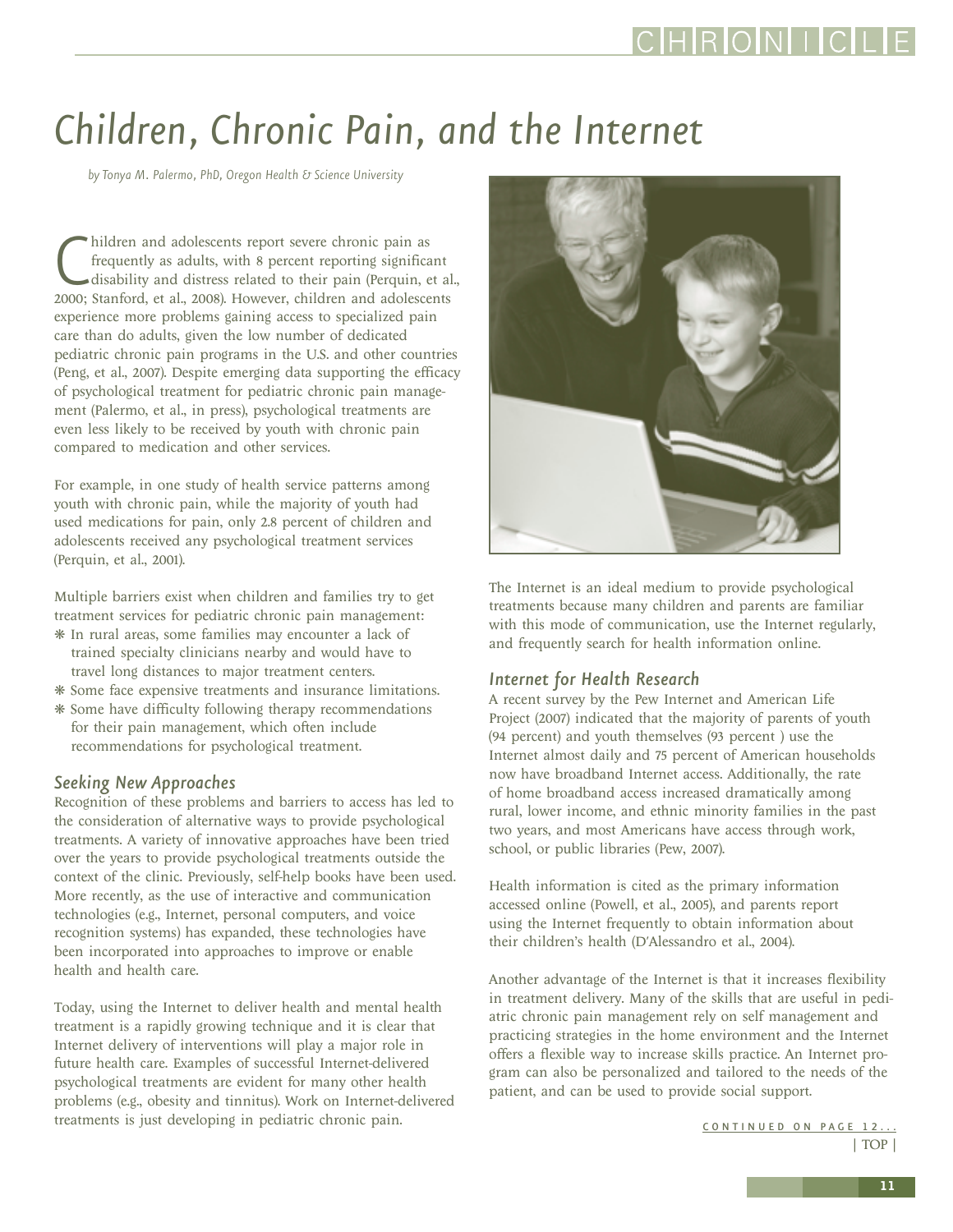## CHRONIC

### <span id="page-11-0"></span>**Children, Chronic Pain, and the Internet** CONTINUED FROM PAGE 11...

#### *Teaching Coping Skills*

Recently, we completed development and evaluation of an Internet intervention to deliver psychological treatment to youth with chronic pain and their parents. This program, Web-based Management of Adolescent Pain (Web-MAP), was designed to provide cognitive and behavioral strategies to adolescents and their parents to reduce chronic pain and improve adolescents' ability to function in their normal daily lives (Long & Palermo, 2009; Palermo, et al., 2009). Many of the core strategies taught to children in psychological treatment are similar to the kinds of coping skills taught to adults (such as relaxation strategies, different ways of thinking, etc).

However, one difference in pediatrics is that it is also helpful to intervene directly with parents. Parents can learn strategies to more effectively communicate about pain with their child, to better support their child's pain management efforts, and to encourage participation in therapies and attendance at school. Therefore, we designed our Internet intervention to have treatment modules to teach skills to both parents and youth.

We conducted a randomized controlled trial of the Web-MAP intervention at our pain center with 48 youth with chronic pain (ages 11-17 years) and their parents. All youth were receiving specialized pain care and were randomized to either continue with their pain care only (wait-list control group) or to receive the Internet intervention in addition to their pain care.

Adolescents and their parents spent 8 to 10 weeks logging onto the Web program to use treatment modules,

view video clips of peers and parents dealing with chronic pain, and complete skills practice. Our results were reported in the November 2009 issue of *Pain* (Palermo, et al., 2009).

#### *Change in Pain and Function*

We found that more adolescents in families that received the Internet intervention experienced clinically significant reduction in pain from pre to post-treatment compared to adolescents in the wait-list control group. In addition, youth receiving the Web-MAP intervention demonstrated significant improvements in their physical functioning (e.g., ability to attend school, play sports, etc.) compared to youth in the wait-list control group. Future studies are planned to extend and replicate these findings in a larger, more diverse sample drawn from multiple medical centers (multicenter clinical trial).

Our preliminary findings are promising in demonstrating the potential utility of the Internet for treatment delivery. Children and adolescents with chronic pain represent an important population who might benefit from this innovative approach to treatment delivery. Over the next few years, as Internet programs continue to be tested and become available to the public, options for chronic pain treatment will be greatly expanded for youth and their parents.

**Tonya M. Palermo, Ph.D. is Associate Professor and Chief, Division of Clinical Research in Pain and Regional Anesthesia, Anesthesiology & Perioperative Medicine at the Oregon Health & Science University.**

#### **References**

**D'Alessandro DM, Kreiter CD, Kinzer SL, Peterson MW. A randomized controlled trial of an information prescription for pediatric patient education on the Internet. Arch Pediatr Adolesc Med 2004; 158:857-862.**

**Long AC, Palermo TM. Web-based management of adolescent chronic pain: development and usability testing of an online family cognitive behavioral therapy program. J Pediatr Psychol 2009; 34:511-516.**

**Palermo T, Eccleston C, Lewandowski A, Williams A, Morley S. Randomized controlled trials of psychological therapies for management of chronic pain in children and adolescents: an updated meta-analytic review. Pain, in press.**

**Palermo TM, Wilson AC, Peters M, Lewandowski A, Somhegyi H. Randomized controlled trial of an Internet-delivered family cognitive-behavioral therapy intervention for children and adolescents with chronic pain. Pain 2009; 146:205-213.**

**Peng P, Stinson JN, Choiniere M, Dion D, Intrater H, Lefort S, Lynch M, Ong M, Rashiq S, Tkachuk G, Veillette Y. Dedicated multidisciplinary pain management centres for children in Canada: the current status. Can J Anaesth 2007; 54:985-991.**

**Perquin CW, Hazebroek-Kampschreur AA, Hunfeld JA, van Suijlekom-Smit LW, Passchier J, van der Wouden JC. Chronic pain among children and adolescents: physician consultation and medication use. Clin J Pain 2000; 16:229-235.**

**Perquin CW, Hunfeld JA, Hazebroek-Kampschreur AA, van Suijlekom-Smit LW, Passchier J, Koes BW, van der Wouden JC. Insights in the use of health care services in chronic benign pain in childhood and adolescence. Pain 2001; 94:205-213.**

**Pew. (2007). Reports: Technology and media usage, home broadband adoption. Pew Internet and American Life Project. Retrieved February 1, 2008, from http://www.pewinternet.org.**

**Powell JA, Lowe P, Griffiths FE, Thorogood M. A critical analysis of the literature on the Internet and consumer health information. J Telemed Telecare 2005; 11 Suppl 1:41-43.**

**Stanford, E.A., et al., The frequency, trajectories and predictors of adolescent recurrent pain: a population-based approach. Pain, 2008; 138:11-21.**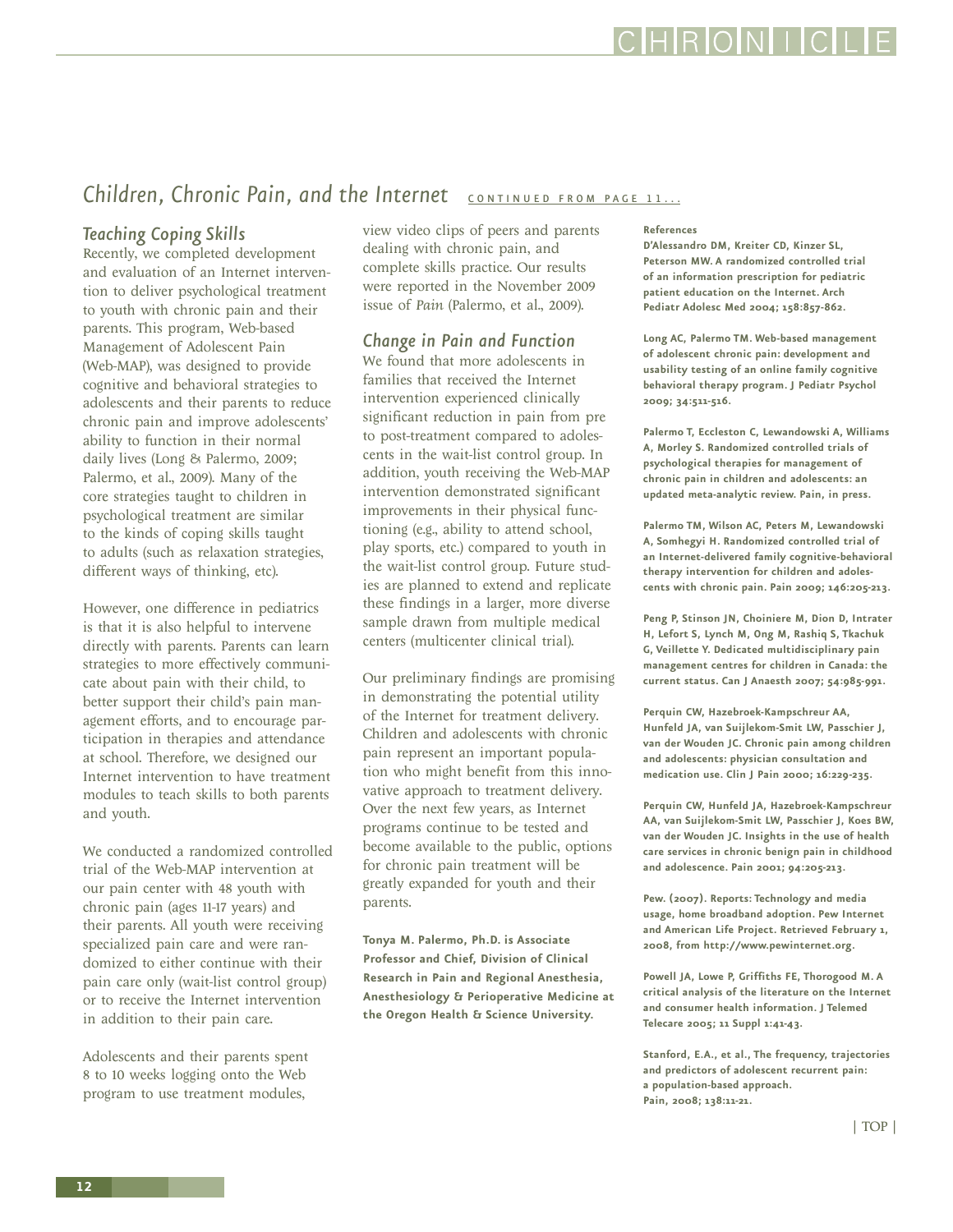#### [| TOP |](#page-0-0)

# *ACPA Update*

### <span id="page-12-0"></span>*Welcome to our new groups and facilitators.*

*Susan Suddoth Springville, AL*

*Jerry Abrahamson Desert Hills, AZ*

*Jennifer Starbuck Stockton, CA*

*Cheryl Neuenschwander Tracy, CA*

> *Colleen Sanchez Yucaipa, CA*

*Melisa D. Andrewjeski Winder, GA* 

> *Katherine Fogg Westfield, MA*

*Tony Moffitt Niles, MI*

*Anita Herring*

*Shana Hayes* 

*Ti Meehan*

We are pleased to share the news<br>
that the ACPA satellite media to<br>
"Making Sense of Pain Medicin<br>
Confusion," held on September 16, 2009, that the ACPA satellite media tour, "Making Sense of Pain Medicine reached an audience of more than 4 million people.

The video and audio program featured Penney Cowan, executive director and founder of ACPA and David Provenzano, M.D., president of the ACPA board of directors. Dr. Provenzano is Executive Medical Director of the Ohio Valley General Hospital Institute for Pain Diagnostics and Care, in Pittsburgh, PA.

"The media outreach was a way to get the word out about the truths and myths of pain medicine use. We talked about the proper use of opioids, their benefits, and their side effects. We also tried to dispel some of the misunderstandings that people have about drug use," said Cowan.

"For people with chronic pain, medication doesn't produce euphoria, it allows them to function. Medication won't solve all their problems, or even take away all the pain, but it does help reduce the suffering."

The program was shown on 132 television stations, including national, regional, and local shows—news/talk and public affairs community programming. In addition, 25 radio stations and seven Web sites picked up the story.

# *Tribute*

In HONOR OF DR. BARB MARKWAY Jefferson City, MO *Given by Carol Gingrich*

# *Thank You!*

*Since 1980, the American Chronic Pain Association has provided people who must live with daily pain a means to help themselves to a richer, fuller life. We are grateful to have the support of these corporate sponsors for our mission.*

AMBASSADOR *Pfizer*

EDUCATOR *Cephalon King Pharmaceuticals Medtronic, Inc. Purdue* **BUILDER** *Abbott Endo Forest Laboratories PriCara Roche*

*Thank you to these corporations for grants that enabled ACPA to fund special projects.*

*Pfizer for Fibromyalgia education campaign* 

*Medtronic Foundation for redesign of the Web page*

*Forest Laboratories for the Fibromyalgia Web-based interactive person*

*King for support of Consumer Guide Medtronic for Understanding Medical Devices DVD Web Cast* 

*The ACPA is a peer support organization: we help each other learn to live fully in spite of chronic pain. Your [membership,](http://www.theacpa.org/join.asp) [donations,](http://www.theacpa.org/donate.asp) and purchase of [materials](http://acpa.stores.yahoo.net/) keep the ACPA alive and reaching out to even more people with pain.*